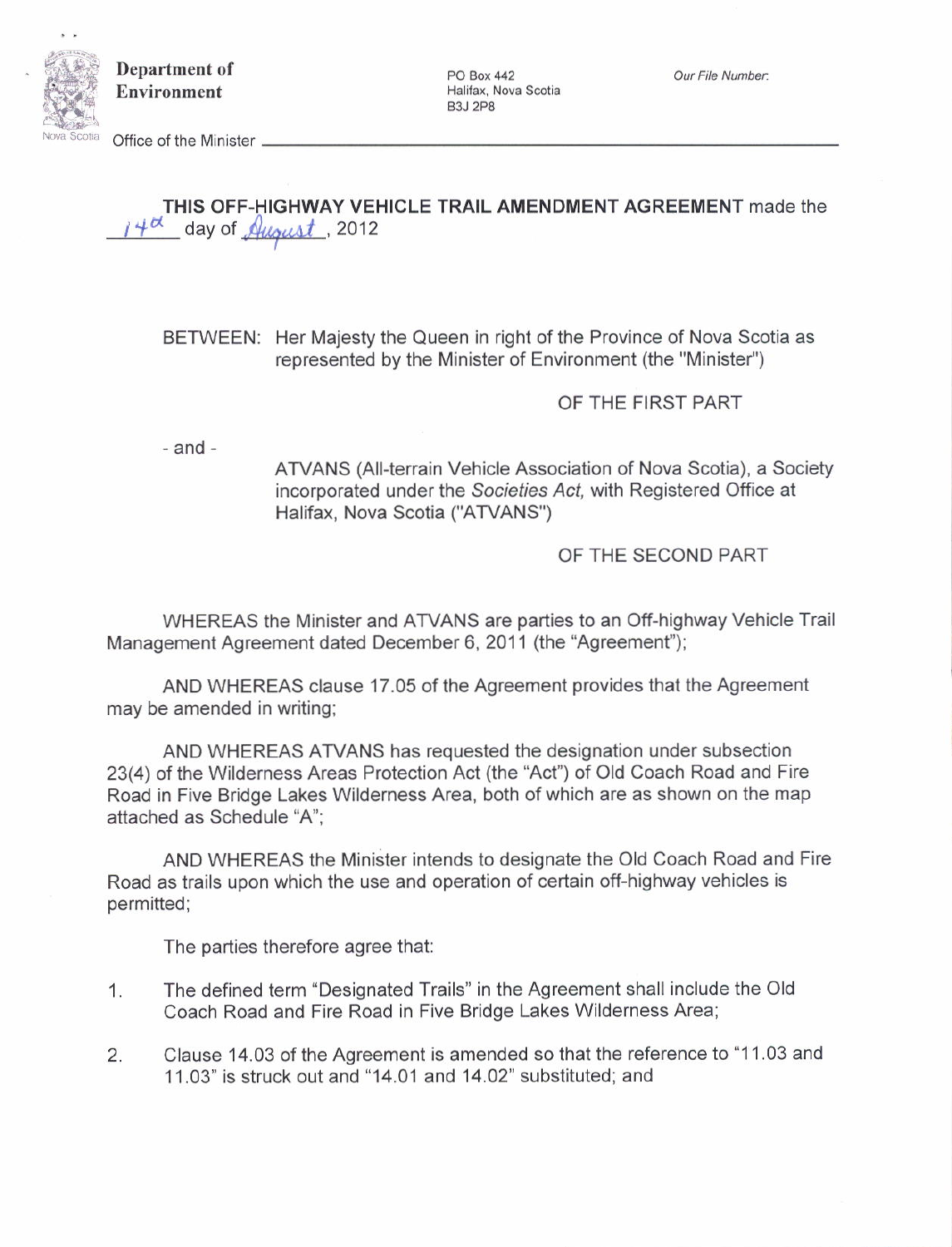3. All other terms and conditions of the Agreement remain unchanged and in full force and effect.

IN WITNESS WHEREOF the parties have hereunto set their hands and affixed their seals on the day and year first above written.

## SIGNED SEALED AND DELIVERED

HER MAJESTY THE QUEEN IN RIGHT OF THE PROVINCE OF NOVA **SCOTIA** 

in the presence of:

Ocrginia Messervey

ia Bel Minister of Environment

A.T.V.A.N.S. (ALL-TERRAIN, VEHICLE **ASSOCIATION OF NOVA SCOTIA)** 

ures Dam per per

tra Barnet